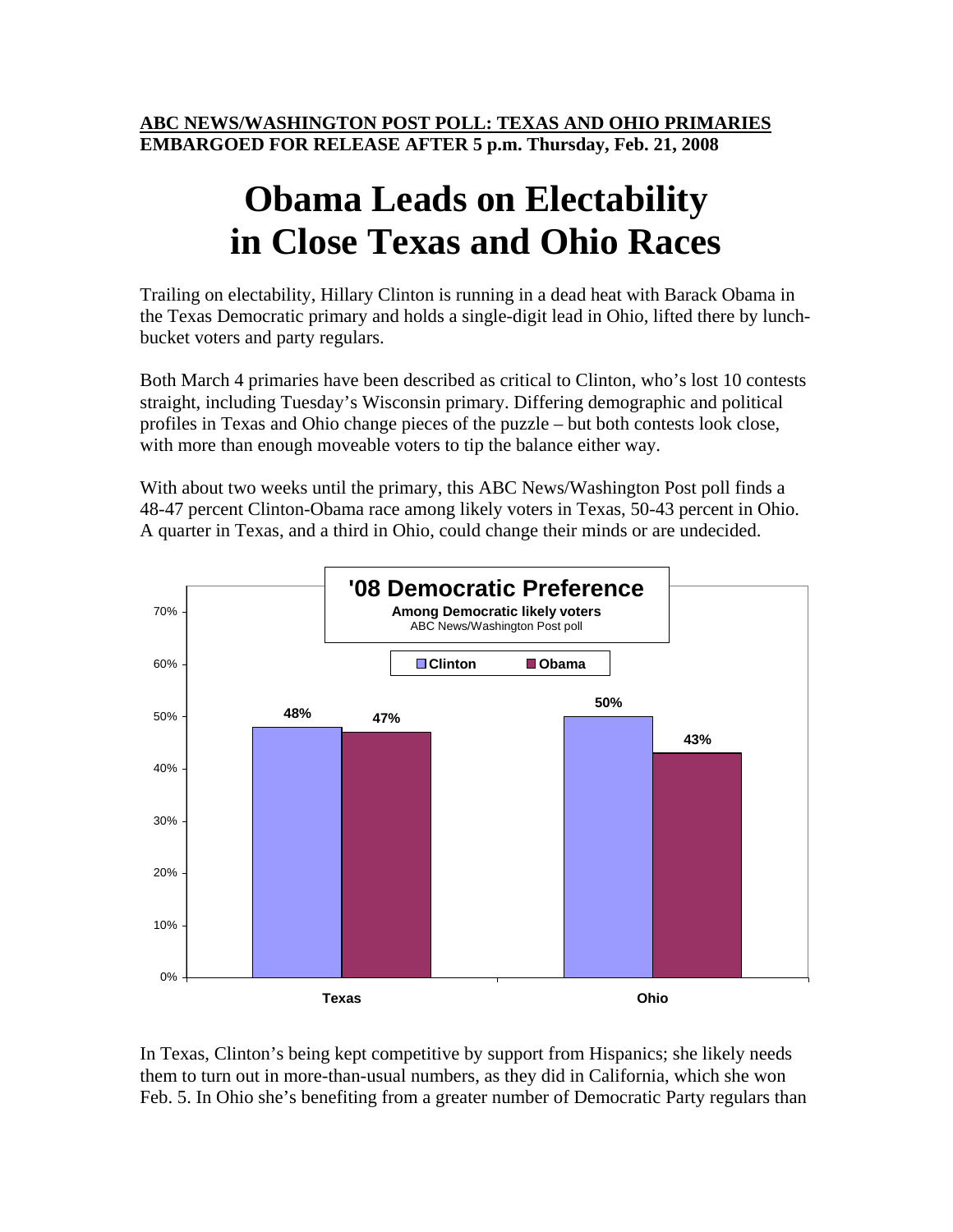in Texas, fewer college-educated or higher-income voters, and support from union households.

In both states, senior citizens are crucial to Clinton's side; independents and younger voters, to Obama's. And he's taken a lead over Clinton on electability, a point he may try to drive home, along with his mantle of "change," in the days ahead.

ELECTABILITY – Obama beats Clinton in the perception that he's got the best chance of winning in November by 47-36 percent in Texas and 48-37 percent in Ohio. He trounced Clinton as more electable in Wisconsin; he's also made broad strides on electability in national ABC/Post polling, moving up from a 43-point deficit in mid-December to just 5 points earlier this month.

Obama's lead on electability peaks among college graduates, a key group for him; nearly six in 10 of them say he has the best chance to win in November. Even women, lesseducated voters and mainline Democrats – Clinton groups – roughly divide between her and Obama on who's most electable. Indeed among seniors, her best group, well under half say Clinton's got the best chance in November.



For her part, Clinton continues to prevail as the strongest leader, by 53-36 percent in Ohio and 51-40 percent in Texas. That edge extends to some issues; she's ahead in both states in trust to handle the economy as well as health care, her signature issue. Clinton has a slight edge in Ohio in trust to handle the Iraq war; in Texas they're even on it.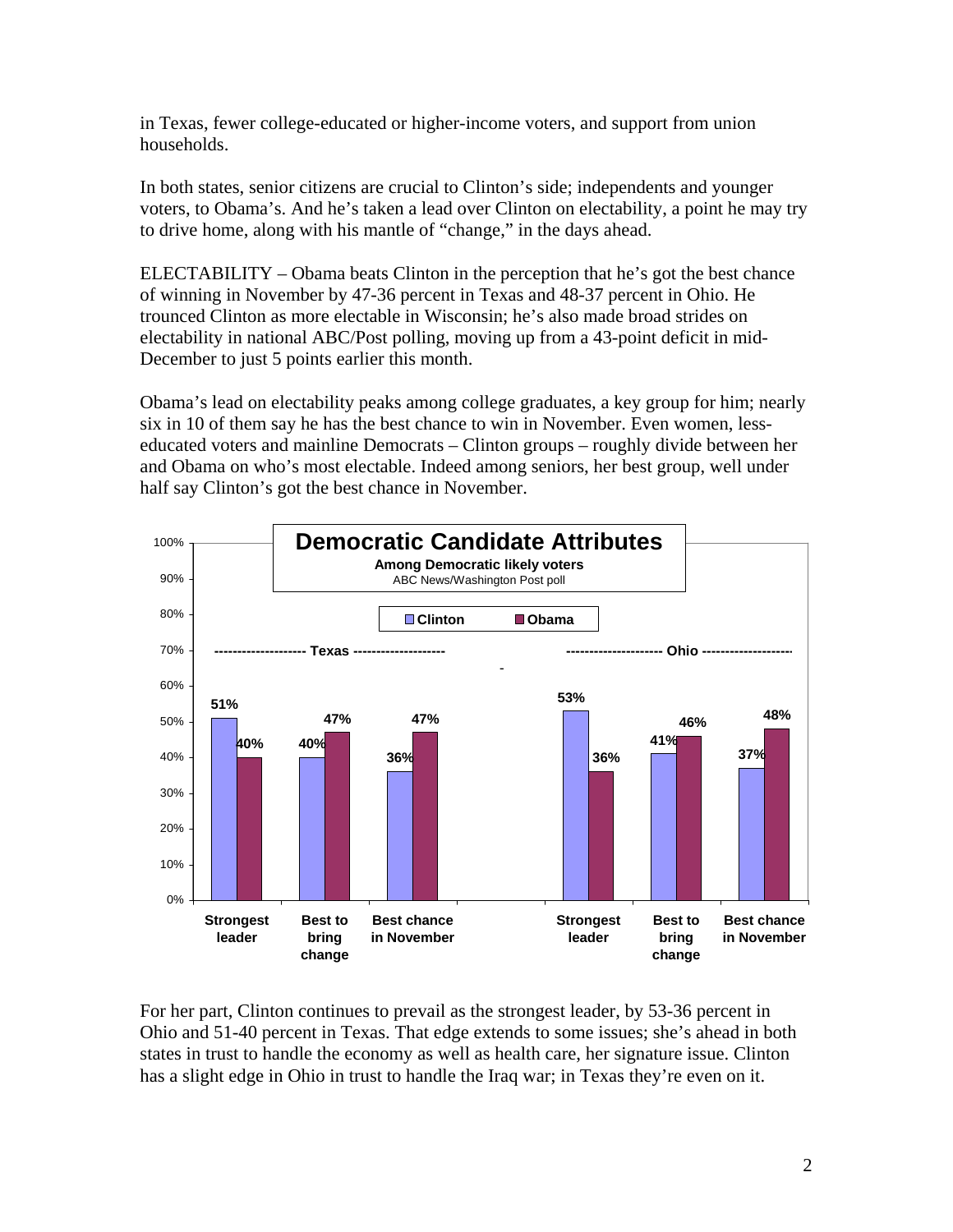Voters in both states split about evenly on the key dynamic of the race, a "new direction and new ideas" vs. strength and experience; that mirrors the last national poll. It cuts overwhelmingly to vote: Eight in 10 voters who place more importance on "strength and experience" favor Clinton; about as many "new direction" voters go to Obama.

Obama is slightly stronger among "new direction" voters in Texas (80 percent support him) than in Ohio (75 percent) – part of the reason he's a bit behind there.

GROUPS – Clinton does especially well among women, and particularly among white women, one of her core support groups, in Ohio; Obama makes more inroads among white women in Texas (39 percent support), though not up to his unusual 47 percent support from white women in the Wisconsin primary Tuesday.



Hispanics are key in Texas; they favor Clinton by 59-36 percent, about the same as the average in exit polls across all primaries to date (61-35 percent). By contrast, it's a much closer 50-46 percent contest among whites in Texas, while African-Americans there are favoring Obama by a 4-1 margin, 76-18 percent. That, too, resembles the outcome in all primaries to date (79-17 percent for Obama among blacks), but it's lower than some of his high-water marks, including his 91 percent support from blacks in Wisconsin.

Obama continues to do better with college graduates (who are less numerous among likely voters in Ohio than in Texas), with higher-income voters (also less numerous in Ohio); and with younger voters, particularly in Texas, albeit not at the level he achieved in Wisconsin. He leads by 59-39 percent among those under age 40 in Texas; Clinton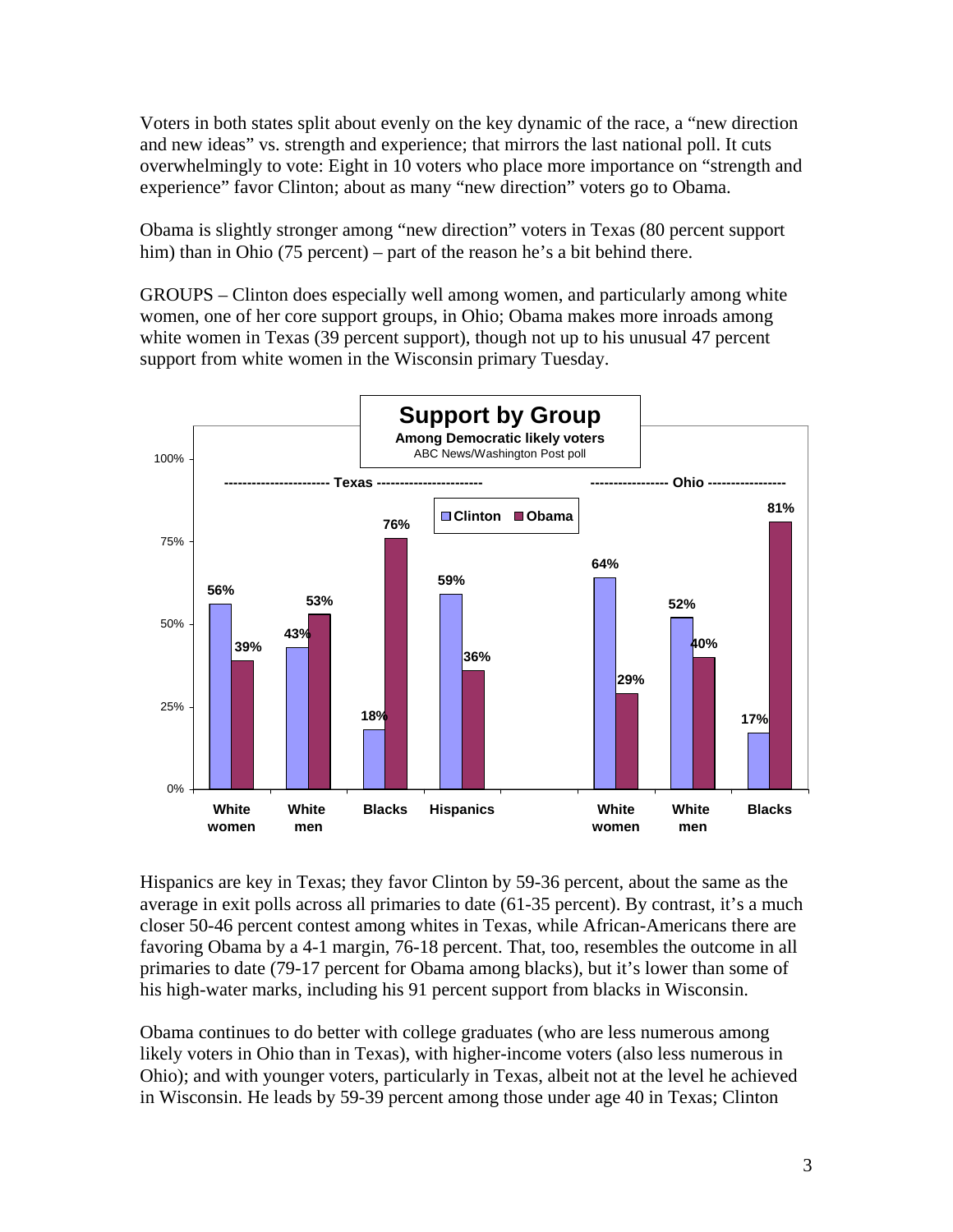comes back with 60-25 percent support among seniors there. Seniors also are her best age group by far in Ohio, 57-33 percent.

Eleven percent of seniors in Texas are undecided, more than in any other group. But among likely voters who have a preference, it's the younger people in Texas who are most apt to say they may change their minds – 29 percent of under 40s. (And about as many in Ohio.)

The age gap shows up other ways. Texas seniors are much more apt to say they'd be "very satisfied" with Clinton than with Obama as the nominee; young people are more likely to be very satisfied with Obama. There are similar divisions by race. (In Ohio there's less of a gap by age, but a somewhat bigger one by race.)

A quarter of likely voters in Ohio are from union households; they back Clinton by 53-37 percent, vs. a narrower 49-45 percent division among those from non-union households. Clinton lost union households voters to Obama in Wisconsin, though across all primaries to date she's won them by 50-43 percent. There are very few union voters in Texas.

PARTY TIME – Political allegiance also counts for much. Clinton leads among party regulars in Ohio (55-39 percent) and Texas (53-42 percent) alike; Obama owes his competitiveness to independents who intend to vote in these open primaries. He leads among independents by 53-39 percent in Ohio and 53-40 percent in Texas.

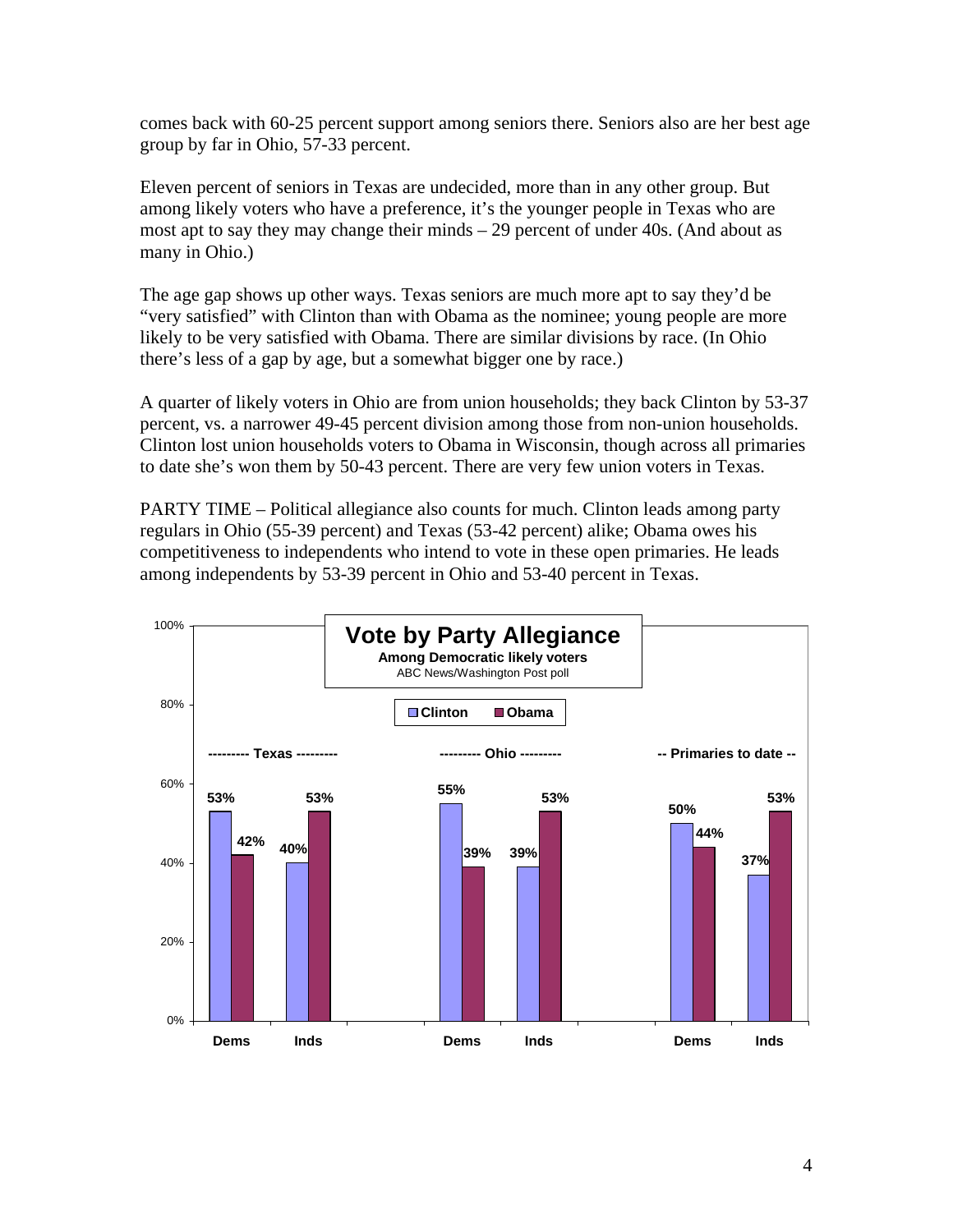Those are similar to previous primaries this year: Clinton's won Democrats overall, by 50-44 percent; Obama's prevailed among independents, 53-37 percent.

ISSUES – There's a difference on issues between these states: The economy and health care rank about evenly as the most important issue to Democratic likely voters in Ohio, cited by 34 percent and 30 percent, respectively. In Texas, 33 percent cite health care, with the economy second, 22 percent.



Though demographics and personal attributes matter more, issue priorities do divide voters somewhat; in Texas, Clinton's supported by 53 percent of those who cite health care as their No. 1 issue, and 51 percent of those who cite the economy, vs. just 39 percent of those who say it's Iraq. Her lead among economy voters in Ohio, 52-37 percent, is bigger than her lead overall; that's not so among health care voters.

CHANGE/EXPERIENCE – As noted, Obama trounces Clinton among voters who care most about change, and she beats him as broadly among those more focused on experience. But another measure fleshes out this equation, and raises a potential vulnerability for Obama. Two-thirds in both states say Clinton, if elected, would "do enough" to bring needed change to Washington; fewer, 56 percent in Ohio and 53 percent in Texas, say Obama has the kind of experience it takes to serve effectively as president.

Obama still has the majority's endorsement on experience – but at a considerably lower level than Clinton's acceptability on change. (In only a few groups does Obama fall short of a majority on experience, such as seniors and Hispanics in Texas.)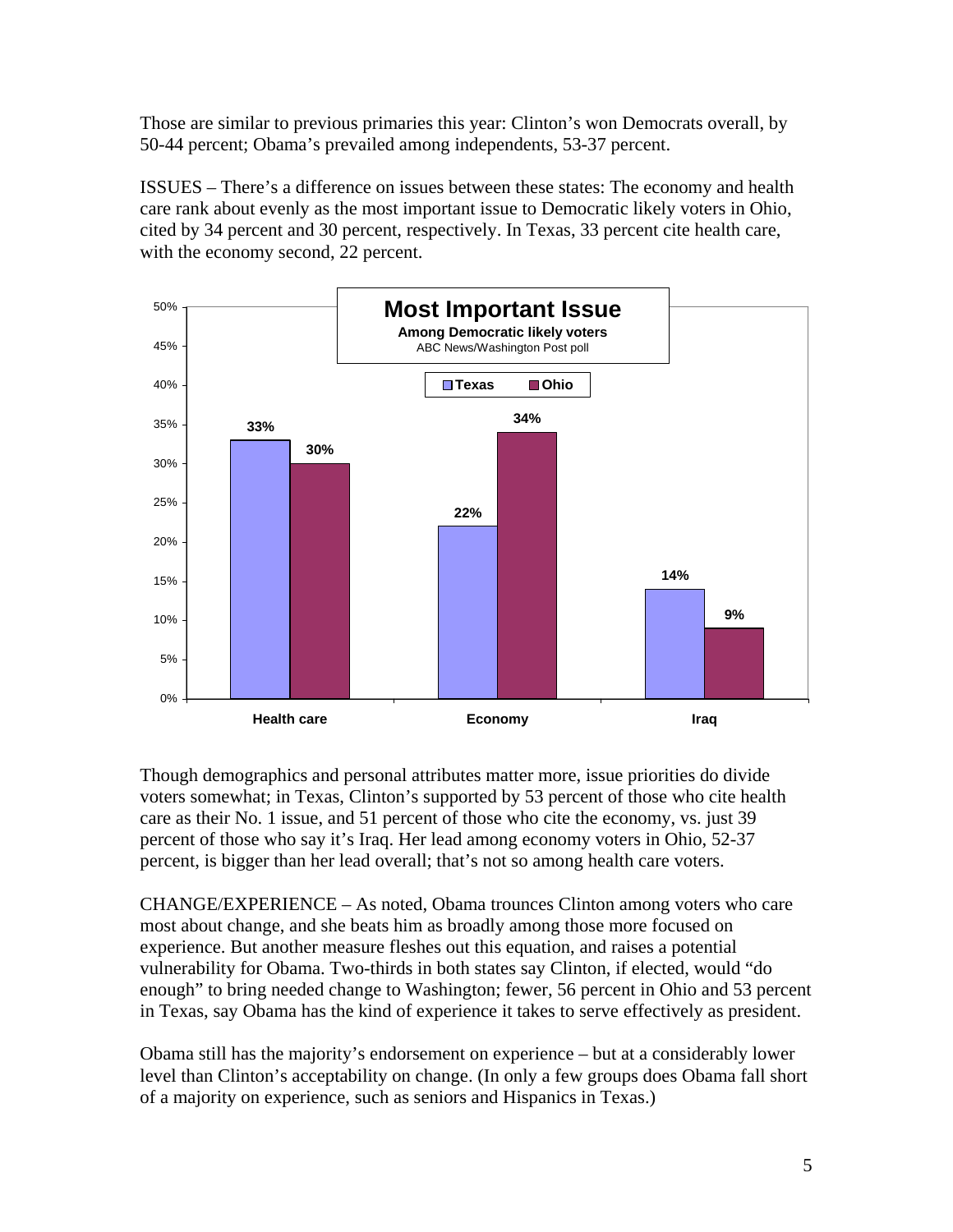|       | Obama:              | Clinton:                   |
|-------|---------------------|----------------------------|
|       | Experienced enough? | Do enough to bring change? |
|       | Yes<br>NΟ           | Yes<br>Nο                  |
| Ohio  | 56%<br>40           | 69%<br>26                  |
| Texas | 43<br>53            | 67<br>30                   |

Additionally, while Obama leads as the most electable in November, more than six in 10 likely voters in both states say either candidate could beat John McCain, the frontrunning Republican. In Texas, seniors and Hispanics say by 2-1 that only Clinton could beat McCain; African-Americans, by 3-1, say only Obama could do so. In Ohio, college graduates, independents and blacks pick only Obama by especially wide margins.

ENTHUSIASM and TURNOUT – Enthusiasm for the candidates – potentially a factor in turnout – is running about equal for Clinton and Obama, albeit a bit lower in Ohio than in Texas. That's especially true for Clinton; in Texas 65 percent of her supporters describe themselves as "very enthusiastic" about supporting her; in Ohio, 53 percent. (Obama's numbers are 62 percent in Texas, 56 percent in Ohio.)

Turnout, naturally, is crucial. Clinton leads in Texas and Ohio alike among people who say they voted in the 2004 primary; new voters are better for Obama. Given their sharp differences, the relative mix of Hispanics and blacks voting in Texas is equally critical; Clinton's support may rely on a boost in turnout by Hispanics over 2004, when they accounted for 24 percent of voters. On the other hand, Clinton arguably could prevail without a big Hispanic turnout, if instead seniors showed up in large numbers; they accounted for a sizable 26 percent of voters in the Texas Democratic primary in 2000, but then dropped to 19 percent in 2004.

Likely voters in this poll account for 24 percent of the adult population in Texas and 30 percent in Ohio. While actual turnout at those levels is unlikely, vote preference results are similar in likely voter models positing much lower turnout.

METHODOLOGY – This ABC News/Washington Post poll was conducted by telephone Feb. 16-20, 2008, among a random sample of 611 Democratic likely voters in Ohio and 603 in Texas. The Ohio survey included an oversample of 27 African-Americans for a total of 104 blacks (weighted back to their share of the total population). Interviews in Texas were conducted in English or Spanish. The overall results in each state have a 4 point error margin. Sampling, data collection and tabulation by TNS of Horsham, PA.

Analysis by Gary Langer.

ABC News polls can be found at ABCNEWS.com at http://abcnews.com/pollingunit

Media contact: Cathie Levine, (212) 456-4934.

Full results follow  $(*=$  less than 0.5 percent).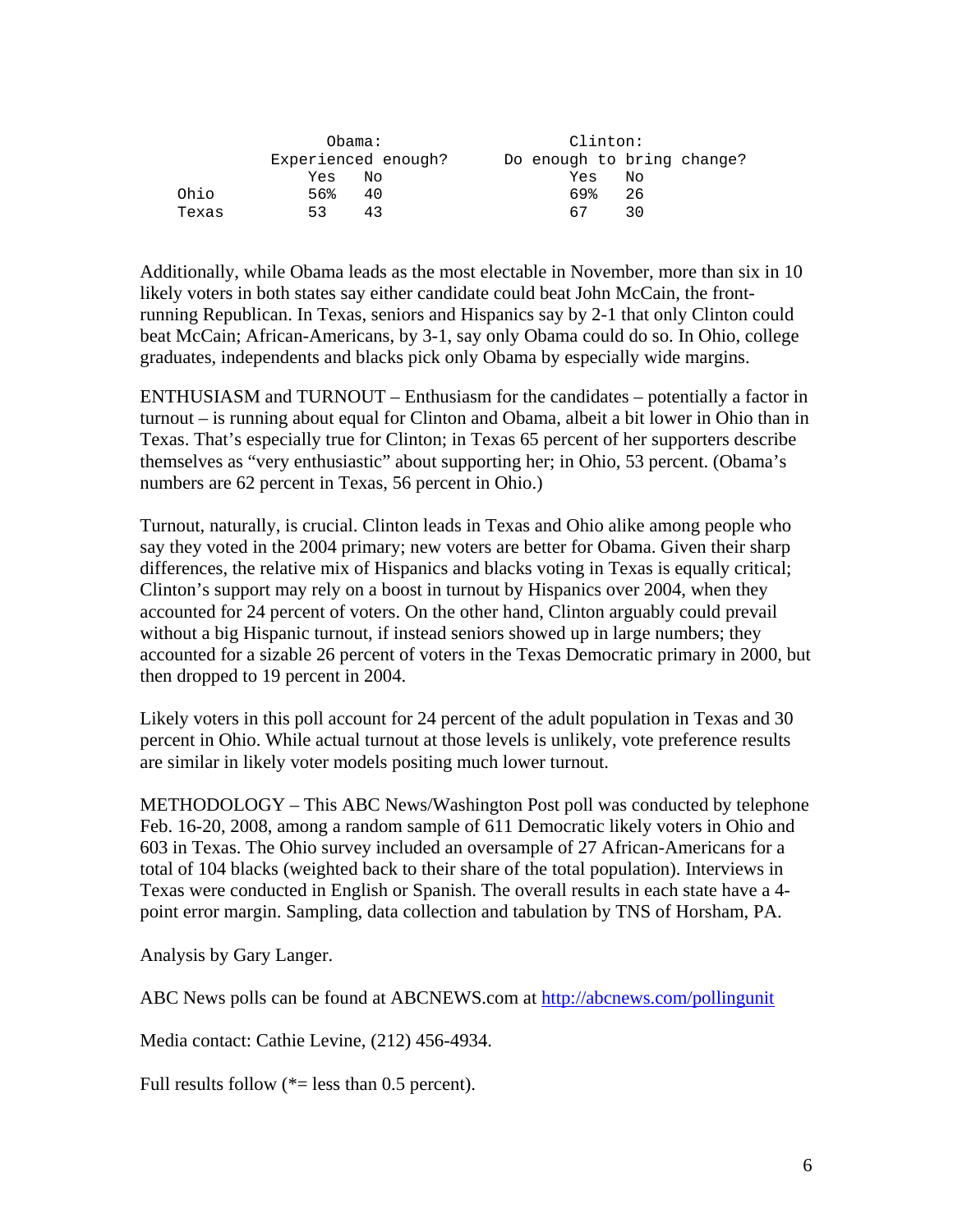1. Vote registration.

2. How closely are you following the presidential campaign: very closely, somewhat closely, not too closely, or not closely at all?

|                |          |    |    |    |     | ---- $\text{Closed}\,y$ ----- ---- Not closely ----- | NΟ |
|----------------|----------|----|----|----|-----|------------------------------------------------------|----|
|                |          |    |    |    |     | NET Very Smwt. NET Not-too At-all opinion            |    |
| $2/20/08$ Ohio |          | 84 | 39 | 45 | 16. | 1 O                                                  |    |
|                | Texas 82 |    | 43 | 39 | 18  |                                                      |    |

3-4. Likelihood of voting/which primary.

5. If the Democratic primary were being held today, would you vote for (Hillary Clinton) or (Barack Obama)?\*

NET LEANED VOTE AMONG LIKELY VOTERS

|                              |         | Hillary Barack Other |        | None of these | Nο      |
|------------------------------|---------|----------------------|--------|---------------|---------|
|                              | Clinton | Obama                | (vol.) | (vol.)        | opinion |
| $2/20/08$ Ohio               | 50.     | 43                   |        |               |         |
| Texas                        | 48      | 47                   |        |               |         |
| *Past tense if already voted |         |                      |        |               |         |

6. (IF NAMED CLINTON/OBAMA AND NOT YET VOTED) Will you definitely vote for (NAME), or is there a chance you could change your mind and vote for (OTHER NAME)? (IF CHANCE CHANGE MIND) Is there a good chance you'll change your mind, or would you say it's pretty unlikely?

2/20/08 – Summary Table

|                 | Definitely |     |      | -Chance change mind - | Nο      |
|-----------------|------------|-----|------|-----------------------|---------|
|                 | vote for   | NET |      | Good Unlikely         | opinion |
| Hillary Clinton |            |     |      |                       |         |
| Ohio            | 72         | 27  | -11- | 16                    | 2       |
| Texas           | 73         | 2.4 | 14   | 9                     | 3       |
| Barack Obama    |            |     |      |                       |         |
| Ohio            | 70         | 26  | -14  | 12                    | 4       |
| Texas           | 79         | 21  | 12   | 9                     | $\ast$  |

7. (IF SUPPORT CLINTON/OBAMA) How enthusiastic are you/were you about voting for (NAMED CANDIDATE) - very enthusiastic, fairly enthusiastic, not too enthusiastic, or not enthusiastic at all?

2/20/08 – Summary Table

|                 | -- Enthusiastic --- -- Not Enthusiastic -- |      |        |     | No             |   |          |
|-----------------|--------------------------------------------|------|--------|-----|----------------|---|----------|
|                 | NET                                        | Verv | Fairly | NET | Not too At all |   | opin.    |
| Hillary Clinton |                                            |      |        |     |                |   |          |
| Ohio            | 91                                         | 53   | 38     |     | 6              |   |          |
| Texas           | 94                                         | 65   | 29     | 6   |                |   | $^\star$ |
| Barack Obama    |                                            |      |        |     |                |   |          |
| Ohio            | 92                                         | 56   | 36     | 6   | 6              | * |          |
| Texas           | 94                                         | 62   | 32     | 6   | 4              |   | $^\star$ |

8. What is the single most important issue in your choice for the Democratic candidate for president?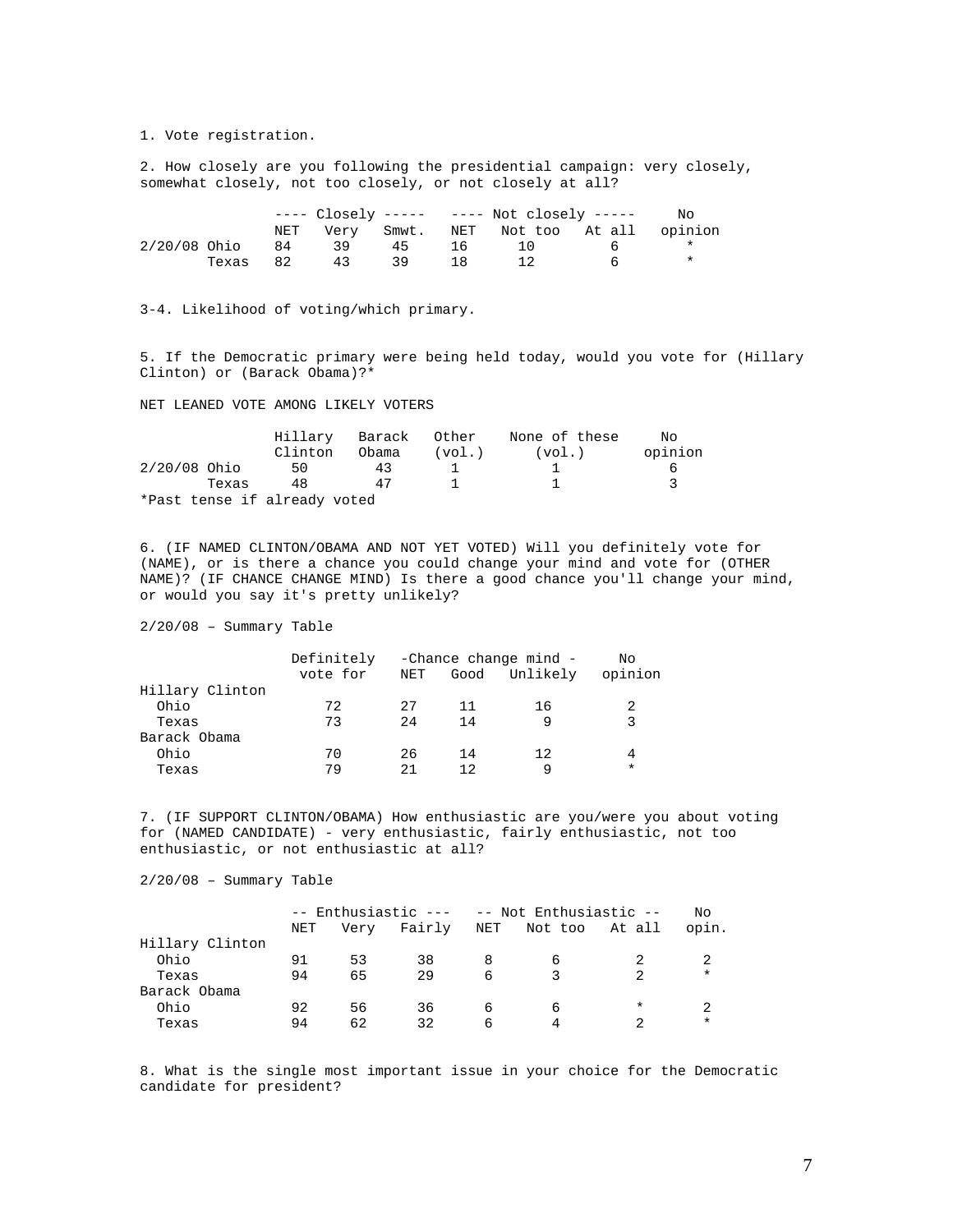|                                                         |              |              | ----2/20/08---- -2/1/08- |
|---------------------------------------------------------|--------------|--------------|--------------------------|
|                                                         | Ohio         | Texas        | National*                |
| Iraq/War in Iraq                                        | 9            | 14           | 26                       |
| Terrorism/National security                             | $\mathbf{1}$ | 1            | $\star$                  |
| Economy/Jobs                                            | 34           | 22           | 41                       |
| Education                                               | 2            | 3            | 2                        |
| Environment                                             | $\star$      | $\Omega$     | $\mathbf{1}$             |
| Health care                                             | 30           | 33           | 10                       |
| Ethics/Honesty/Corruption                               |              |              |                          |
| in government                                           | 3            | 3            | 2                        |
| Immigration/Illegal                                     |              |              |                          |
| immigration                                             | *            | 4            | $\mathbf{1}$             |
| Abortion                                                | *            | 0            | ¥                        |
| Morals/Family values                                    | 1            | $^\star$     | 1                        |
| Federal budget deficit                                  | $\mathbf{1}$ | $\ast$       | ¥                        |
| Housing/Mortgages                                       | $^\star$     | $\Omega$     | $^\star$                 |
| Global warming                                          | *            | $\Omega$     | $\ast$                   |
| Social Security                                         | $^\star$     | 1            | *                        |
| Foreign policy                                          | *            | 1            | $\mathbf{1}$             |
| Taxes                                                   | *            | $\ast$       | $\mathbf{1}$             |
| Energy/Ethanol                                          | 0            | 0            | $\mathbf{1}$             |
| Change                                                  | 3            | 2            | 0                        |
| None/Nothing                                            | $\Omega$     | $\mathbf{1}$ | *                        |
| Other                                                   | 9            | 9            | 6                        |
| No opinion                                              | 7            | 6            | 6                        |
| *Among leaned Democrats, "in your choice for president" |              |              |                          |

9. How would you feel if (INSERT NAME) wins the nomination – very satisfied, somewhat satisfied, somewhat dissatisfied or very dissatisfied?

2/20/08 – Summary Table

|                 |     |    | --- Satisfied --- -- Dissatisfied -- |    |           | Nο   |         |
|-----------------|-----|----|--------------------------------------|----|-----------|------|---------|
|                 | NET |    | Very Smwht.                          |    | NET Smwht | Very | opinion |
| Hillary Clinton |     |    |                                      |    |           |      |         |
| Ohio            | 77  | 42 | 35                                   | 21 | 13        |      |         |
| Texas           | 75  | 42 | 33                                   | 24 | 1 O       | 14   |         |
| Barack Obama    |     |    |                                      |    |           |      |         |
| Ohio            | 71  | 39 | 32                                   | 27 | 13        | 14   |         |
| Texas           | 77  | 44 | 33                                   | 21 | 1 N       |      | 2       |

10. Regardless of who you support, who do you think (ITEM) - (Clinton) or (Obama)?

2/20/08 – Summary Table

|                                                                       | Clinton | Obama | Both<br>(vol.) | Neither<br>(vol.) | No<br>opinion  |
|-----------------------------------------------------------------------|---------|-------|----------------|-------------------|----------------|
|                                                                       |         |       |                |                   |                |
| a. is the strongest leader                                            |         |       |                |                   |                |
| Ohio                                                                  | 53      | 36    | 5              | 2                 | 4              |
| Texas                                                                 | 51      | 40    | 6              |                   | $\overline{2}$ |
| Compare to national, $2/1/08$ :                                       | 58      | 34    | 2              |                   | 4              |
| b. has the best chance of<br>getting elected president<br>in November |         |       |                |                   |                |
| Ohio                                                                  | 37      | 48    | 7              | 3                 | 5              |
| Texas                                                                 | 36      | 47    | 10             | 3                 | 4              |
| Compare to national, $2/1/08$ :                                       | 47      | 42    | 3              | 2                 | 7              |
|                                                                       |         |       |                |                   |                |

c. best understands the problems of people like you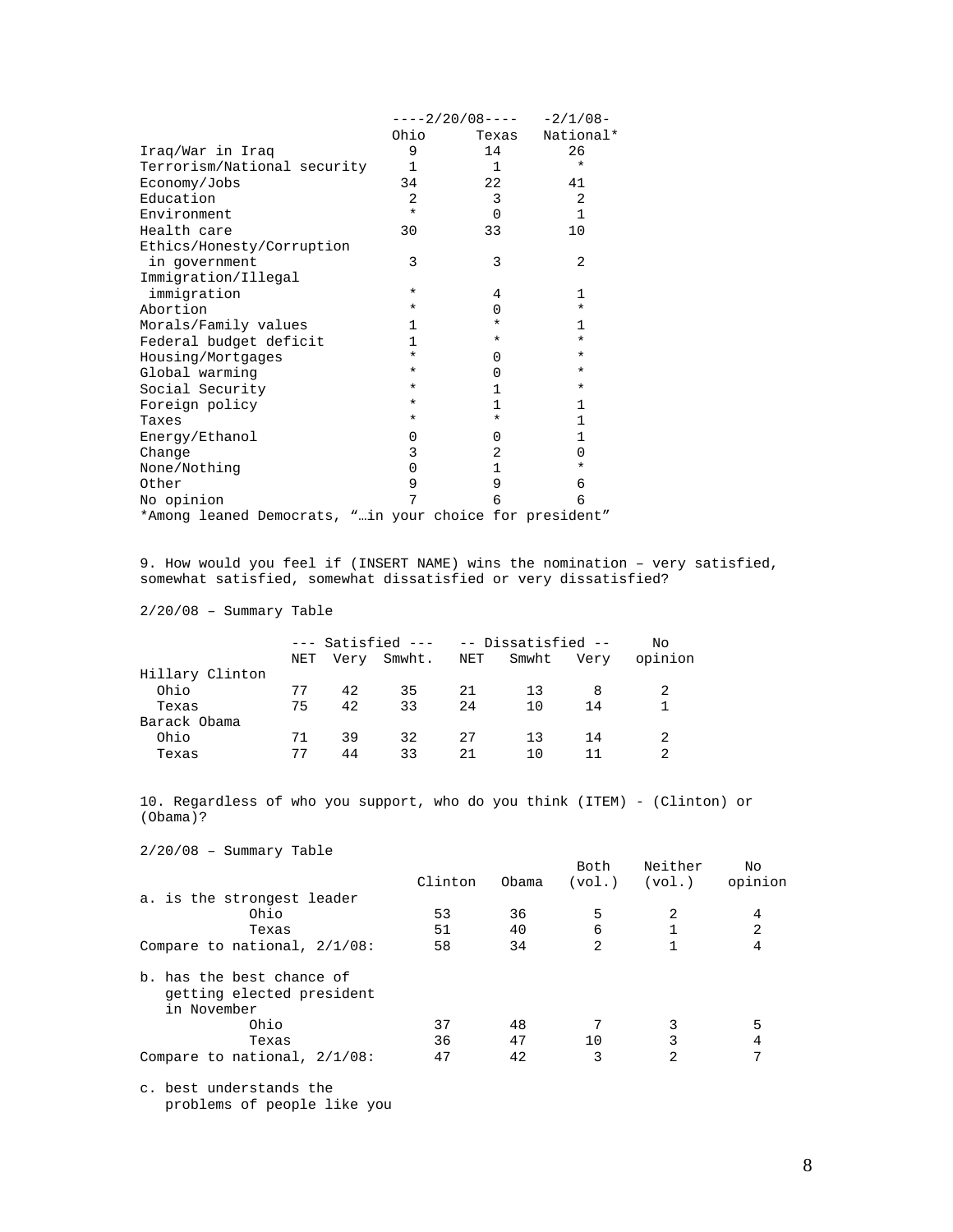| Ohio<br>Texas<br>Compare to national, $2/1/08$ :             | 44<br>43<br>48 | 40<br>43<br>41 | 8 | Һ |  |
|--------------------------------------------------------------|----------------|----------------|---|---|--|
| d. would do the most to bring<br>needed change to Washington |                |                |   |   |  |
| Ohio                                                         |                | 46             | 5 |   |  |
| Texas                                                        | 40             | 47             |   |   |  |
| Compare to national, $2/1/08$ :                              | 1つ             | 49             |   |   |  |

11. Regardless of who you support, who do you trust most to handle (ITEM) - (Clinton) or (Obama)?

2/20/08 – Summary Table

|                                 | Clinton | Obama | Both           | Neither<br>$(vol.)$ $(vol.)$ | No.<br>opinion |
|---------------------------------|---------|-------|----------------|------------------------------|----------------|
| a. The war in Iraq              |         |       |                |                              |                |
| Ohio                            | 45      | 39    | 6              | 6                            | 4              |
| Texas                           | 43      | 44    | 5              | 6                            | 2              |
| Compare to national, $2/1/08$ : | 48      | 40    | 6              | 3                            | 3              |
| b. The economy                  |         |       |                |                              |                |
| Ohio                            | 53      | 34    | 6              | 5                            | 3              |
| Texas                           | 51      | 38    | $\overline{4}$ | 4                            | 2              |
| Compare to national, $2/1/08$ : | 52      | 38    | 4              |                              | 5              |
| c. Health care                  |         |       |                |                              |                |
| Ohio                            | 54      | 34    | 5              | 4                            | 3              |
| Texas                           | 54      | 37    | 4              | 4                            | 1              |
| Compare to national, $2/1/08$ : | 60      | 32    | $\overline{4}$ | $\mathbf{1}$                 | 3              |
| d. Immigration issues           |         |       |                |                              |                |
| Ohio                            | 40      | 38    | 5              | 8                            | 8              |
| Texas                           | 42      | 40    | 5              | 7                            | 5              |
| Compare to national, $2/1/08$ : | 43      | 39    | 5              | 5                            | 8              |

12. Which of these is more important to you in a candidate for president: (strength and experience) or (a new direction and new ideas)?

|                |                                 | Strength and | New direction | Both   | Neither  | No      |
|----------------|---------------------------------|--------------|---------------|--------|----------|---------|
|                |                                 | experience   | and new ideas | (vol.) | (vol.)   | opinion |
| $2/20/08$ Ohio |                                 | 45           | 47            |        | $^\star$ |         |
|                | Texas                           | 44           | 46            |        |          |         |
|                | Compare to national, $2/1/08$ : |              |               |        |          |         |
|                |                                 | 46           | 45            |        | *        |         |

13. Regardless of who you support, do you think Barack Obama does or does not have the kind of experience it takes to serve effectively as president?

|                |                                  | Does | Does not | No opinion |
|----------------|----------------------------------|------|----------|------------|
| $2/20/08$ Ohio |                                  | 56   | 40       |            |
|                | Texas                            | 53   | 43       |            |
|                | Compare to national, $1/12/08$ : | 53   | 41       |            |

14. Regardless of who you support, do you think Hillary Clinton would or would not do enough to bring needed change to Washington?

|                |  | Would Would not No opinion |
|----------------|--|----------------------------|
| $2/20/08$ Ohio |  |                            |